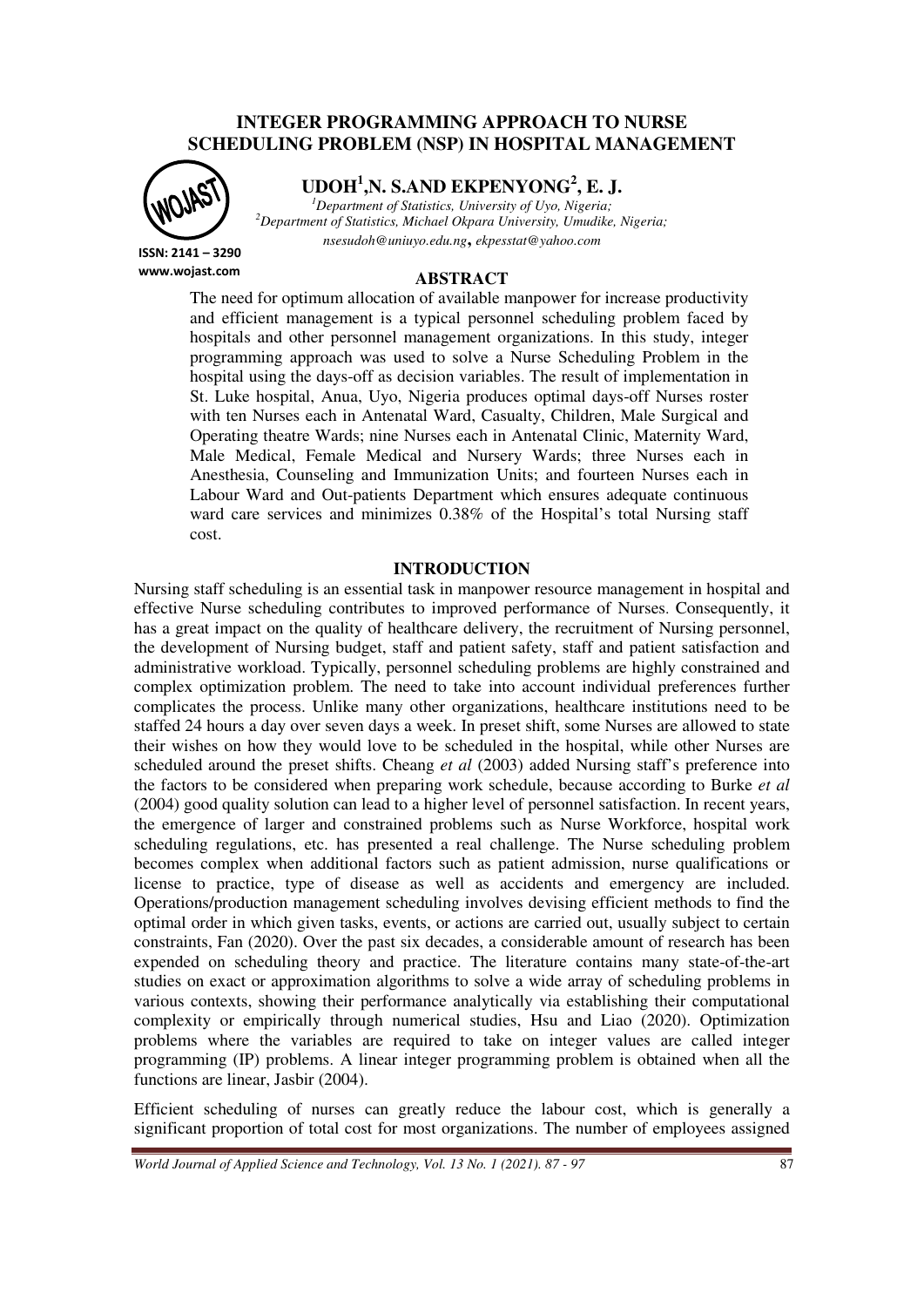to each days-off pattern must be determined in order to satisfy all daily labour demand with the minimum number or cost of employees. Smith and Wiggins (1997) proposed a Mathematical Programming Technique as the most suitable method for solving NSP. It is primarily used in days-off Nurse scheduling and is most suitable because it eliminates the problem of infeasible or less optimal solution by enforcing integer decision variables.

The relative importance of satisfying employee needs in staffing and scheduling decisions have grown, companies offer part-time contracts or flexible work hours and take into account employee preference when creating work schedules. Betchtold *et al* (1991) classify personnel scheduling solution methods in two categories: linear programming or construction based. Alfares (2002) proposed ten categories for tour scheduling approaches: manual solution, integer programming, implicit modeling, decomposition, goal programming, working set generation, linear programming–based solution, construction and improvement, Meta heuristics and other methods. Prior to the development of mathematical programming (optimization techniques), most Nurses schedules were based on the cyclical modeling, Rocha *et al* (2013). Cyclic models consist of regular patterns which can be rotated across multiple time periods. Howell (1966) provided the first cyclical scheduling approach which takes into consideration the behavior and preference of the individual Nurse. However, in a non-cyclical scheduling process, a new schedule is generated for each scheduling period. This process is more time-consuming but is more flexible to changes such as the variability of demand, Valouxis and Housos (2000). Subsequently, heuristic models which are able to consider all the requirements at the planning stage were adopted in Nurse scheduling. This method is time-consuming and less accessible, Guinet (1995).

The focus of this work is on days-off scheduling methodology. A great deal of interest has been directed at the 5 working days, 7 days of the week (5, 7) days-off problem in which 2 consecutive days-off are given per week; El-Quliti and Al Darrab (2009), Alfares (1998) and Nanda and Browne (1992).However, Fitzsimmons and Fitzsimmons (2004) had proposed a formal complete formulation of Nurse scheduling problem as integer programming problem. We seek to adapt this approach to optimize days-off rosters for Nurses in the active wards using off-days as decision variables. This will reduce the hospital's labour cost and enhance efficient healthcare delivery.

St. Luke's hospital, Anua, Uyo, Nigeria has 20 wards and each ward has a minimum staffing requirement for each day. The hospital has a total of 181 full-time nurses (as at the time data were collected for this research) that work five days a week and take two consecutive days-off. Therefore, this work applies integer programming in days-off scheduling of Nurses for each ward in St. Luke's hospital, Anua, Uyo to ensure optimal scheduling of all Nurses in each ward/unit while meeting the ward's nursing-staff requirement for each day.

## **METHODOLOGY**

### **The Branch and Bound Algorithm**

1. **Initialization:** Consider the following integer programming problem (ILPP):

$$
Maximize: Z = c_1x_1 + c_1x_2 + \dots + c_1x_n
$$
  
\n
$$
subject to: \begin{cases} a_{21}x_1 + a_{22}x_2 + \dots + a_{2n}x_n = b_1 \\ a_{21}x_1 + a_{22}x_2 + \dots + a_{2n}x_n = b_2 \\ \vdots & \vdots & \vdots \\ a_{m1}x_1 + a_{m2}x_2 + \dots + a_{mn}x_n = b_n \end{cases}
$$
  
\n $x_1, x_2, \dots x_n \ge 0$  and  $x_1, x_2, \dots x_n$  are integers

We obtain optimal solution of the problem ignoring the integer restriction on the variables.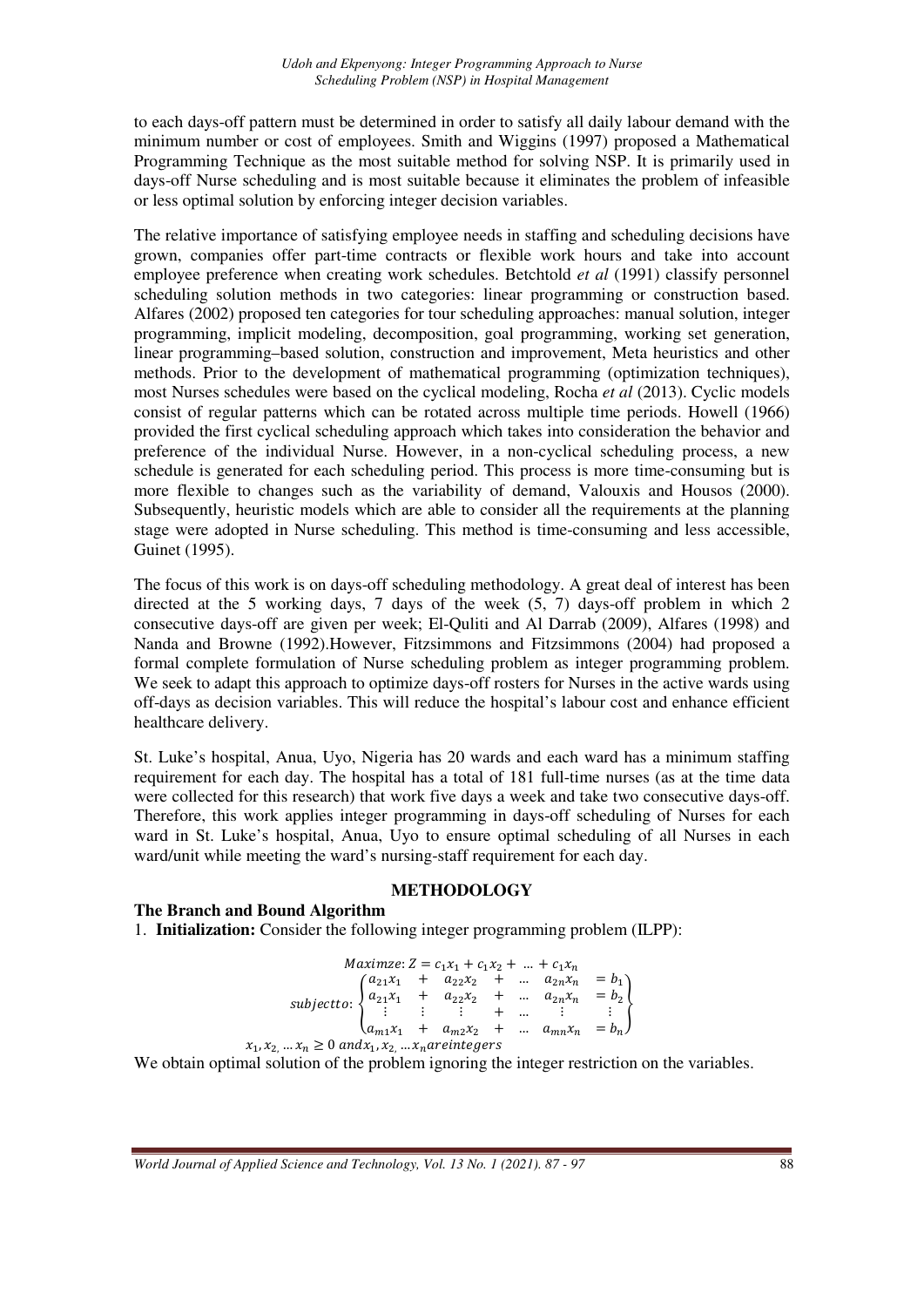# 2. **Branching Step**

- i. Let  $X_k$  be one of the basic variables which does not have an integer value and also has the largest fractional value.
- ii. Branch (that is, partition) the LP problem into 2 new LP sub-problems based on integer values of  $X_k$  that are immediately above and below its non-integer value (the fractional value). It is partitioned by adding 2 mutually exclusive constraints to the original LP problem. The constraints are;

$$
X_k \le [X_k] \text{ and } X_k \ge [X_k] + 1
$$

Here  $[X_k]$  is the integer portion of the current fractional value of the variable,  $X_k$ . This is done to exclude the non-integer value of  $X_k$ . The two new LP problems will be:

Maximize:  $Z = \sum_{j=1}^{n} C_j X_j$ Subject to: $\sum_{j=1}^{n} a_{ij}X_j = b_i$  $X_k \leq [X_k]; X_j \geq 0$ And: Maximize  $Z = \sum_{j=1}^{n} C_j X_j$ Subject to:  $\sum_{j=1}^{n} a_{ij}X_j = b_i$  $X_k \geq [X_k] + 1$ ;  $X_j \geq 0$ 

## 3. **Bound Step:**

Obtain the optimal solution of the sub-problems. Let the optimal value of the objectives function of the sub-problems be  $Z_2$  and  $Z_3$  respectively. The best integer solution value becomes the lower bound on the integer LP problem. Let the lower bound de denoted by  $Z_L$ .

## 4. **Fathoming Step:**

- i. If a sub-problem yields an infeasible solution, terminate the branch.
- ii. If a sub-problem yields a feasible non-integer solution, return to step 2.
- iii. If a sub-problem yields a feasible integer solution, examine the value of the objective function. If the value is equal to the upper bound, an optimal upper solution is reached. But if it is not equal to the upper bound but exceeds the lower bound, this value is used as the new upper bound, then return to step 2. But, if this value is less than lower bound, terminate the branch.
- 5. **Termination:** The procedure of branching and bounding continues until no further subproblem remains to be examined. At this stage, the integer solution corresponding to the current lower bound is the optimal all-integer programming problem solution.

The ILPP analysis of the Nursing personnel data was implemented with the aid of TORA software in order to reduce the complexities and errors associated with manual computing.

# **Data Requirement**

St. Luke's hospital, Anua, Uyo is a missionary general hospital. It has 181Nurses, 74employed by government and 107employed by missionary. A full time Nurse works five days a week with two consecutive days-off. The hospital has about 20 wards with 17 operational wards/units. Each clinical ward/unit has a daily Nurse requirement (Table 1).

Management wants to minimize the hospital's labour cost while meeting the core coverage of each day and shift and also satisfying the schedule of 5 work days and 2 days-off for staff.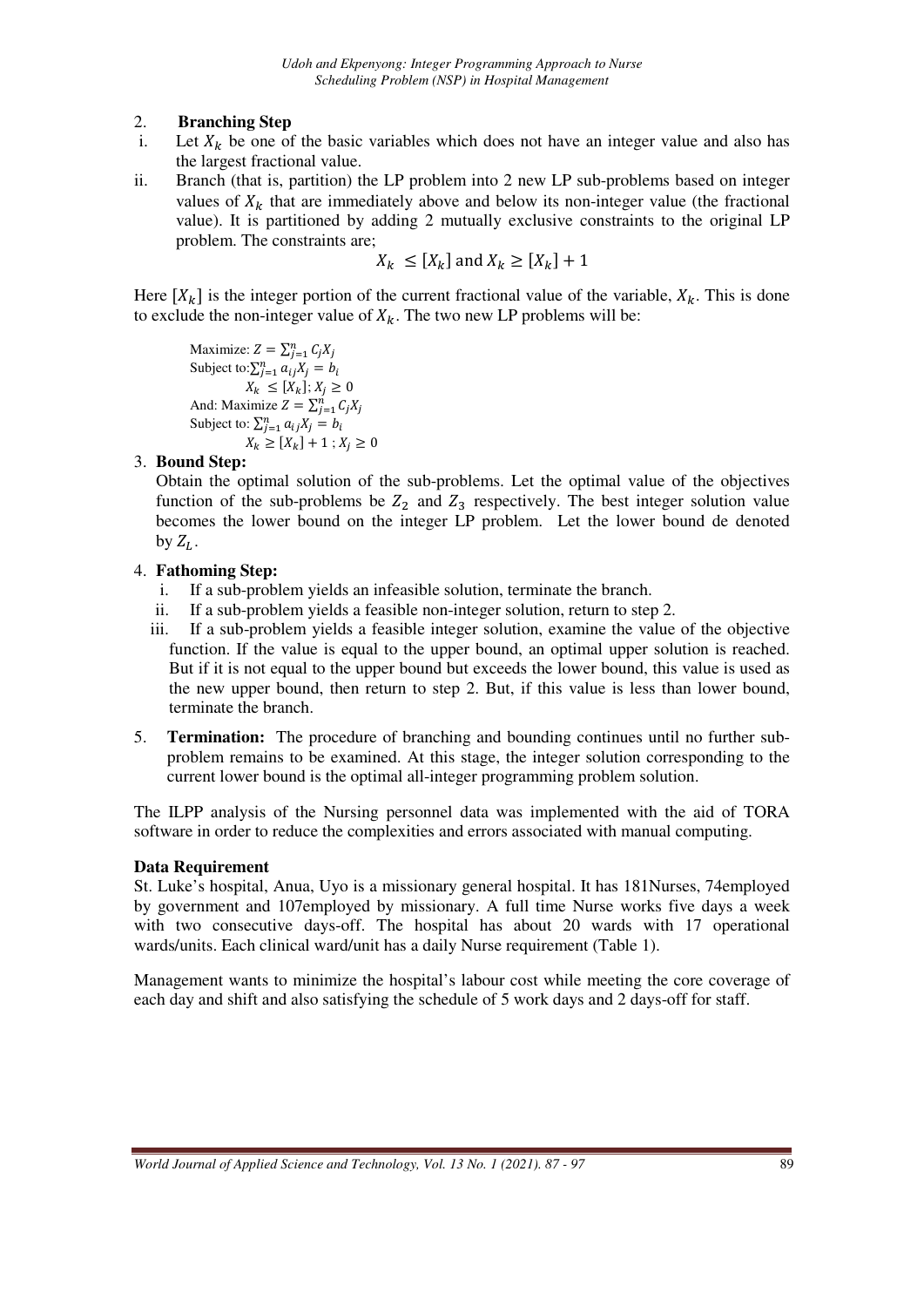*Udoh and Ekpenyong: Integer Programming Approach to Nurse Scheduling Problem (NSP) in Hospital Management* 

|                      | NUKSES (COKE STAFF) |         |              |              |  |  |  |  |
|----------------------|---------------------|---------|--------------|--------------|--|--|--|--|
| Wards/Units          | Government          | Mission | Total        | Daily        |  |  |  |  |
|                      |                     |         | Availability | Requirements |  |  |  |  |
| Antenatal clinic     | 7                   | 4       | 11           | 6            |  |  |  |  |
| Antenatal ward       |                     |         | 12           |              |  |  |  |  |
| Anaesthesia          | 3                   |         | 4            |              |  |  |  |  |
| Casualty (emergency) | 6                   | h       | 12           |              |  |  |  |  |
| Children's ward      | 5                   | 8       | 13           |              |  |  |  |  |
| Labour ward          | 10                  | 10      | 20           | 10           |  |  |  |  |
| Maternity ward II    | 2                   | 10      | 12           | 6            |  |  |  |  |
| Male medical ward    | 6                   | 6       | 12           | 6            |  |  |  |  |
| Male surgical ward   | 3                   | 8       | 11           |              |  |  |  |  |
| Female medical ward  | 5                   | 9       | 14           |              |  |  |  |  |
| Female surgical ward | 4                   | 8       | 12           |              |  |  |  |  |
| Out-patients Dept.   |                     | 10      | 17           | 10           |  |  |  |  |
| Nursery              |                     | 10      | 11           | 6            |  |  |  |  |
| Operating theatre    |                     | 11      | 13           |              |  |  |  |  |
| Counselling unit     | 3                   |         | 3            |              |  |  |  |  |
| Immunization         |                     |         |              |              |  |  |  |  |

| Table 1: Nursing staff availability and requirement at St. Luke's Hospital, Anua, Uyo |  |
|---------------------------------------------------------------------------------------|--|
| <b>NURSES (CORE STAFF)</b>                                                            |  |

#### **Problem Formulation**

The most critical element of the scheduling problem is deciding on the days. Therefore, the decision variables can be conceptualized as the two consecutive off-days that a Nurse is assigned in a scheduling cycle. There are seven possible pairs of consecutive off-days available: Saturday – Sunday; Sunday – Monday; Monday – Tuesday; Tuesday – Wednesday; Wednesday – Thursday; Thursday – Friday and Friday – Saturday. A satisfactory schedule will be produced if assignment can be made to guarantee these off-days to Nurses while meeting the unit requirement for each day.

Let  $X_1$ ,  $X_2$ ,  $X_3$ ,  $X_4$ ,  $X_5$ ,  $X_6$  and  $X_7$  represents the number of Nurses to be off on Saturday-Sunday, Sunday-Monday, Monday-Tuesday, Tuesday-Wednesday, Wednesday-Thursday, Thursday - Friday and Friday-Saturday respectively. The ILP formulated problem is:

Minimize  $Z = X_1 + X_2 + X_3 + X_4 + X_5 + X_6 + X_7$ Subject to:  $X_1 + X_2 + X_3 + X_4 + X_5$   $\geq b_1$  (Saturday constraints)  $X_2 + X_3 + X_4 + X_5 + X_6 \ge b_2$  (Sunday constraints)  $X_3 + X_4 + X_5 + X_6 + X_7 \ge b_3$  (Monday constraints)  $X_1 + X_4 + X_5 + X_6 + X_7 \ge b_4$  (Tuesday constraint)  $X_1 + X_2$  +  $X_5 + X_6 + X_7 \ge b_5$  (Wednesday constraints)  $X_1 + X_2 + X_3 + X_6 + X_7 \geq b_6$  (Thursday constraints)  $X_1 + X_2 + X_3 + X_4 + X_7 \geq b_7$  (Friday constraints)  $X_i \geq 0$ ; and integer

where Z is the objective function and  $b_j$  is the daily staff requirement for a day of the week. The above is represented in the following matrix form;

| Minimize Z=[1 1 1 1 1 1 1] $X_4$                                                                                                                                                               |  |  |  |                                                                                                                   |
|------------------------------------------------------------------------------------------------------------------------------------------------------------------------------------------------|--|--|--|-------------------------------------------------------------------------------------------------------------------|
| Subject to: $\begin{bmatrix} 1 & 1 & 1 & 1 & 1 & 0 \\ 0 & 1 & 1 & 1 & 1 & 1 \\ 0 & 0 & 1 & 1 & 1 & 1 \\ 1 & 0 & 0 & 1 & 1 & 1 \\ 1 & 1 & 0 & 0 & 1 & 1 \\ 1 & 1 & 1 & 0 & 0 & 1 \end{bmatrix}$ |  |  |  | $\begin{bmatrix} b_1 \\ b_2 \\ b_3 \end{bmatrix}$<br>$b_4$<br>$X_5$<br>$\begin{bmatrix} b_5 \\ b_6 \end{bmatrix}$ |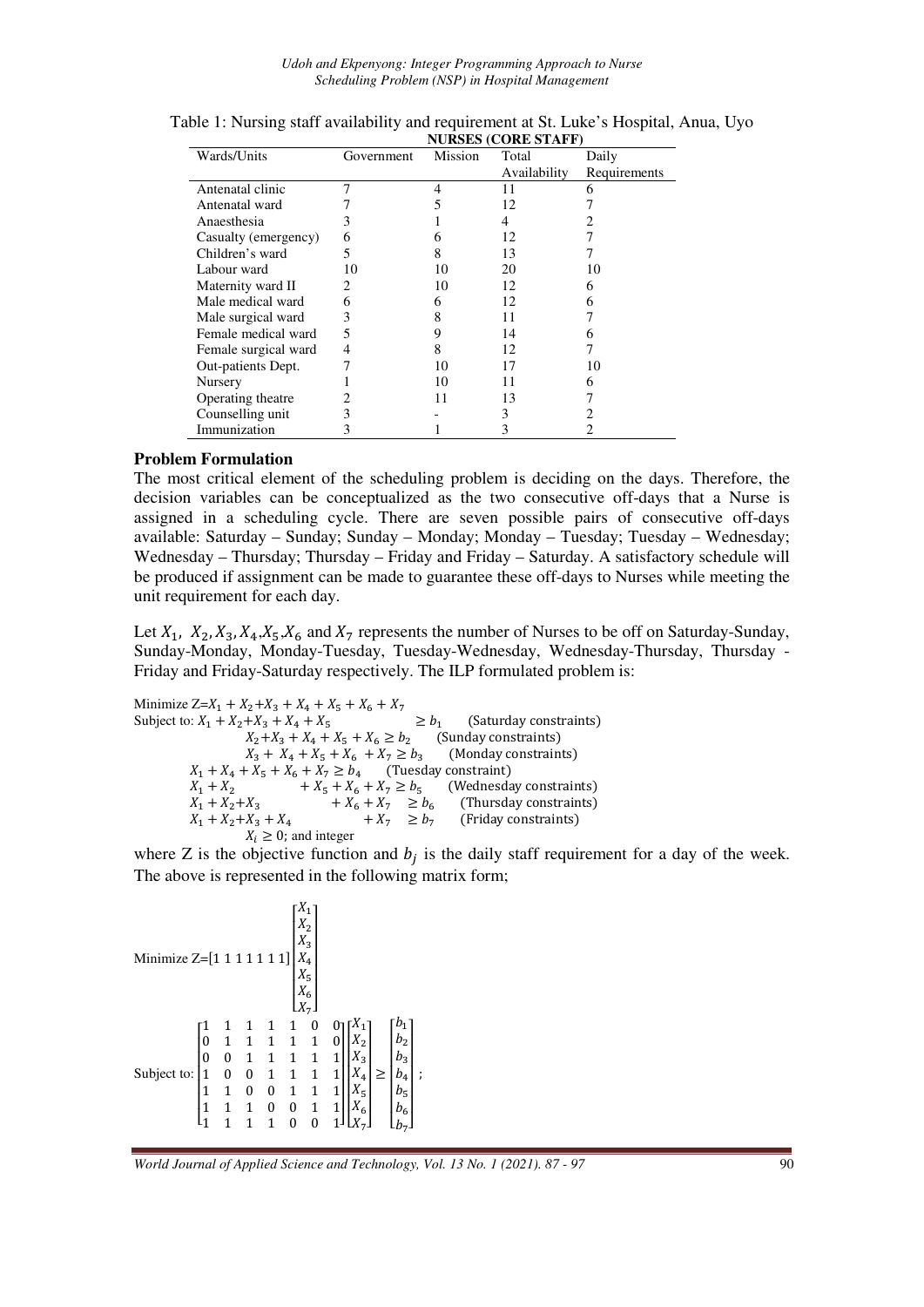

In Table 1, we note that some of the wards/units have the same number of daily required Nurses; therefore, their results will be similar and are therefore grouped into 4 on this basis. Let G1 represent Antenatal ward, Casualty ward, Children's ward, Male surgical ward, Female surgical ward and Operating theatre with a daily requirement of 7 Nurses each. The integer linear problem for  $G<sub>I</sub>$  is:

Minimize 
$$
Z = X_1 + X_2 + X_3 + X_4 + X_5 + X_6 + X_7
$$
  
\nSubject to:  $X_1 + X_2 + X_3 + X_4 + X_5$   $\ge 7$   
\n $X_2 + X_3 + X_4 + X_5 + X_6 \ge 7$   
\n $X_3 + X_4 + X_5 + X_6 + X_7 \ge 7$   
\n $X_1 + X_4 + X_5 + X_6 + X_7 \ge 7$   
\n $X_1 + X_2 + X_3 + X_6 + X_7$ ;  $\ge 7$   
\n $X_1 + X_2 + X_3 + X_4 + X_7 \ge 7$   
\n $X_1 + X_2 + X_3 + X_4 + X_7 \ge 7$   
\n $X_i \ge 0$ ; and integer

The above is represent in the following matrix form:

Minimize 
$$
Z = [1 \ 1 \ 1 \ 1 \ 1 \ 1 \ 1 \ 1 \ 1 \ 1 \ 1 \begin{bmatrix} X_1 \\ X_2 \\ X_3 \\ X_4 \\ X_5 \\ X_6 \\ X_7 \end{bmatrix}
$$
  
\nSubject to; 
$$
\begin{bmatrix} 1 & 1 & 1 & 1 & 1 & 0 & 0 \\ 0 & 1 & 1 & 1 & 1 & 1 & 0 \\ 0 & 0 & 1 & 1 & 1 & 1 & 1 \\ 1 & 0 & 0 & 1 & 1 & 1 & 1 \\ 1 & 1 & 0 & 0 & 1 & 1 & 1 \\ 1 & 1 & 1 & 0 & 0 & 1 & 1 \\ 1 & 1 & 1 & 1 & 0 & 0 & 1 & 1 \\ 1 & 1 & 1 & 1 & 0 & 0 & 1 & 1 \\ 1 & 1 & 1 & 1 & 0 & 0 & 1 & 1 \\ 1 & 1 & 1 & 1 & 0 & 0 & 1 & 1 \\ 1 & 1 & 1 & 1 & 0 & 0 & 1 & 1 \\ 1 & 1 & 1 & 1 & 0 & 0 & 1 & 1 \end{bmatrix} \begin{bmatrix} X_1 \\ X_2 \\ X_3 \\ X_4 \\ X_5 \\ X_6 \end{bmatrix} \geq \begin{bmatrix} 7 \\ 7 \\ 7 \\ 7 \\ 7 \\ 7 \\ 7 \end{bmatrix}
$$

Similarly, integer programming formulation for  $G_2$  representing Antenatal clinic, Maternity ward II, Male medical ward, Female medical ward and Nursery with a daily requirement of 6 nurses,  $G_3$  representing Anaesthesia unit, Counseling unit and Immunization with a daily requirement of 2 Nurses and G<sub>4</sub> representing Labour ward and Out-patient Department with daily requirement of 10 Nurses were formulated with values of  $b_i$ 's on the right hand side of the constraints as 6, 2 and 10 respectively.

### **ANALYSIS AND RESULTS**

TORA (2.00)software was used to execute the branch and bound algorithm for solving the problem with the following results in Figures 2, 3, 4 and 5 which show the solutions to the Nurse Scheduling problem in St. Luke's Hospital, Anua, Uyo. The objective value (minimum) for G<sub>1</sub> is 10 with  $X_1 = 1$ ;  $X_2 = 2$ ;  $X_3 = 1$ ;  $X_4 = 2$ ;  $X_5 = 1$ ;  $X_6 = 2$ ;  $X_7 = 1$ .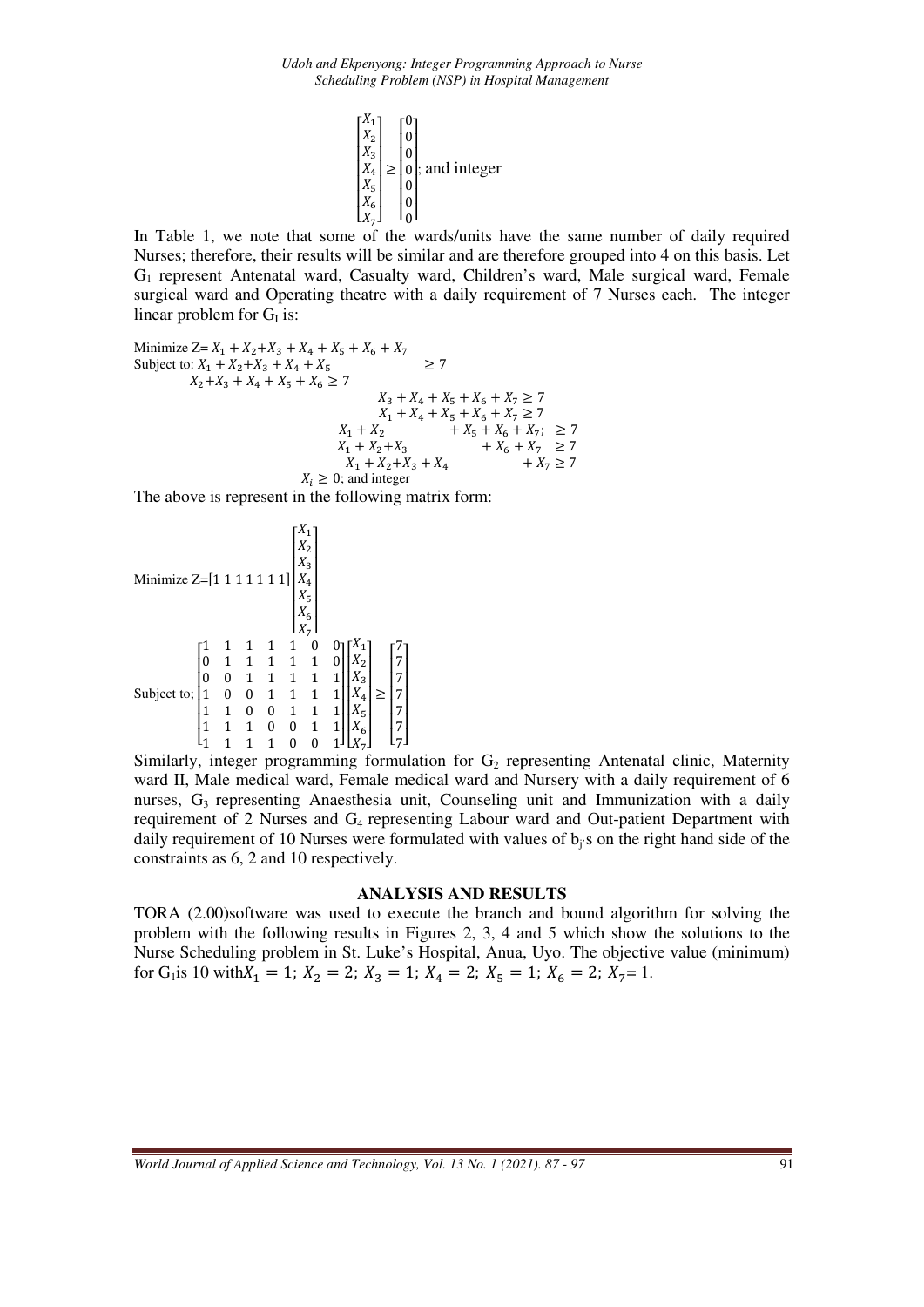

Figure 2: Branch-and-Bound Enumeration Tree for solution of G<sub>1</sub>



Infeasible Best Upper bound Figure 3: Branch-and-bound enumeration tree for solution of  $G_2$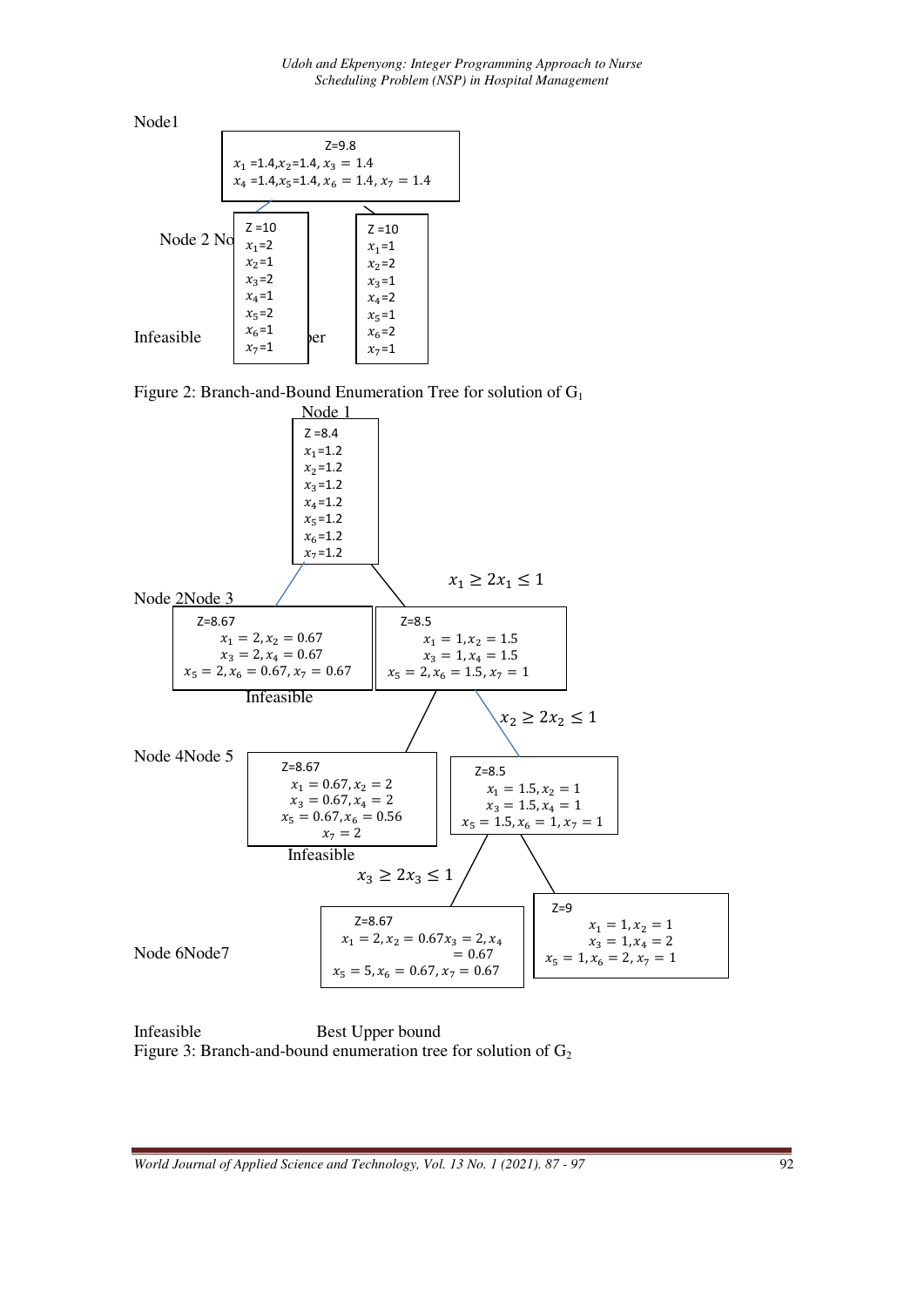Figure 3 shows that the objective value (minimum) for G<sub>2</sub>is 9 with $X_1 = 1$ ;  $X_2 = 1$ ;  $X_3 =$ 1;  $X_4 = 2$ ;  $X_5 = 1$ ;  $X_6 = 2$ ;  $X_7 = 1$ .



Best Upper Bound

Figure 4: Branch –and –Bound Enumeration for  $G_3$  solution

Similarly, the objective value (Minimum) for G<sub>4</sub>consist of a single node with  $Z=14$  with $X_1 =$ 2;  $X_2 = 2$ ;  $X_3 = 2$ ;  $X_4 = 2$ ;  $X_5 = 2$ ;  $X_6 = 2$ ;  $X_7 = 2$ .

|                |       |                |             |         |          |                | Table 2: Summary of the optimal solution of the Nurse Scheduling problem |
|----------------|-------|----------------|-------------|---------|----------|----------------|--------------------------------------------------------------------------|
| Group          | $X_1$ | $X_2$          | $X_3$ $X_4$ | $X_{5}$ | $X_{6}$  | X <sub>7</sub> | Objective                                                                |
|                |       |                |             |         |          |                | value(Z)                                                                 |
| $G_{1}$        |       | $\overline{2}$ |             |         |          |                |                                                                          |
| G <sub>2</sub> |       |                |             |         |          |                |                                                                          |
| G <sub>3</sub> |       | $\theta$       |             |         | $\theta$ |                |                                                                          |
| G <sub>4</sub> |       |                |             |         |          |                |                                                                          |

Table 2 summarizes the optimal solution of the Nurse scheduling problem. The optimal solution for each ward is presented in Table 3.

#### **DISCUSSION**

From the result of the analysis, we found out the following:

1. In Antenatal Ward, Casualty Ward, Children's Ward, Male Surgical Ward, Female Surgical Ward and Operating Theatre  $(G_1)$  which has total availability of 12, 12, 13, 11, 12 and 13 employed Nurses respectively; (Table 1), an optimal total of 10 Nurses for each of the wards in this group is needed in order to satisfy their daily requirement of 7 Nurses; (Table 3).

Explicitly,  $X_1 = 1, X_3 = 1, X_5 = 1$  and  $X_7 = 1$  indicates that one Nurse should be assigned to Saturday-Sunday off, Monday-Tuesday off, Wednesday-Thursday off and Friday-Saturday off respectively;  $X_2 = 2$ ,  $X_4 = 2$  and  $X_6 = 2$  indicates that two Nurses should be assigned to: Sunday-Monday, Tuesday-Wednesday and Thursday-Friday off respectively; see Table 2. This would minimizes the total Nursing staff cost by 0.3%.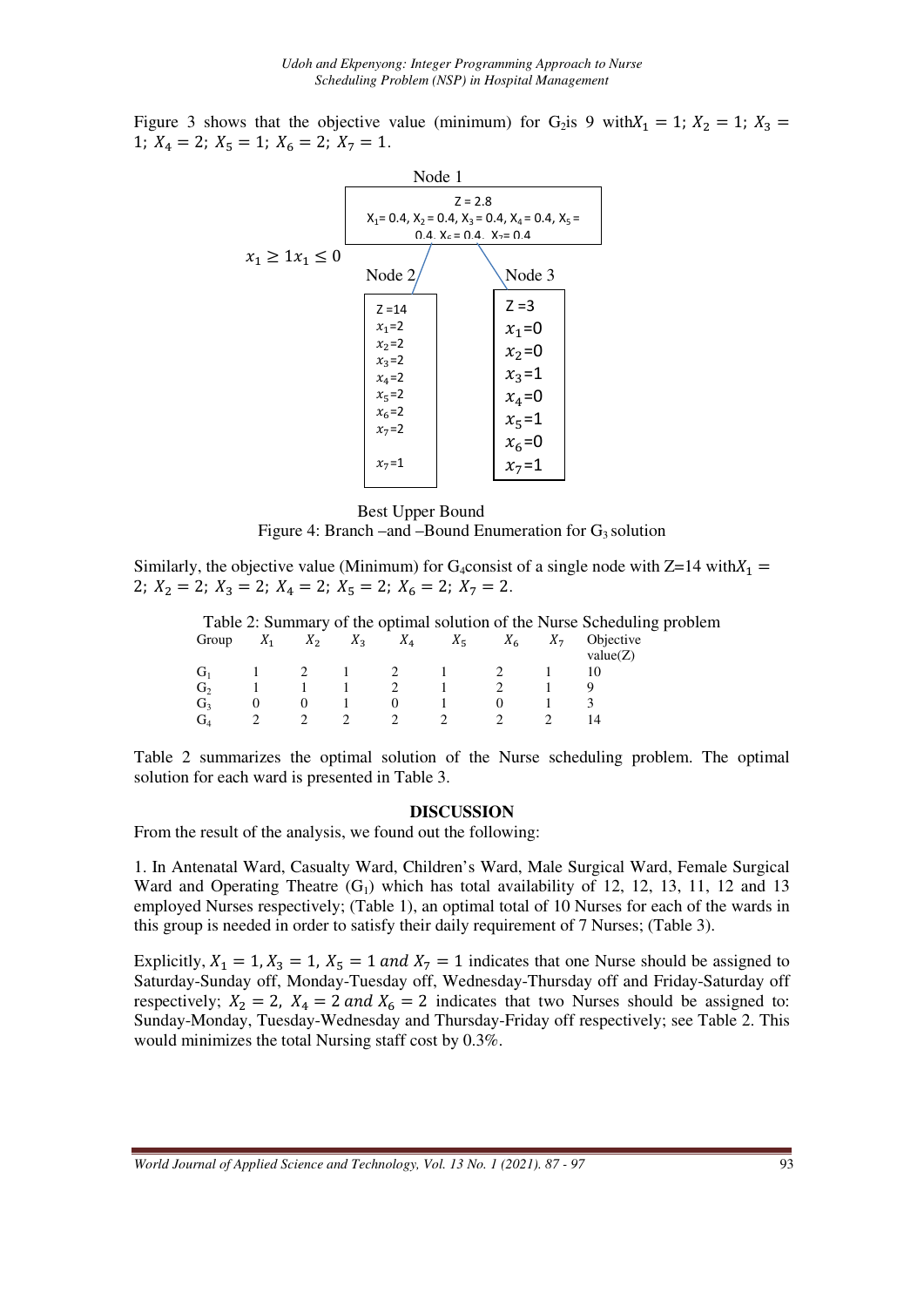*Udoh and Ekpenyong: Integer Programming Approach to Nurse Scheduling Problem (NSP) in Hospital Management* 

| I avie 5. Optimal solution for each wald in St. Luke S hospital, Aliua, Oyo. |       |                                            |                |                |         |       |                |           |  |
|------------------------------------------------------------------------------|-------|--------------------------------------------|----------------|----------------|---------|-------|----------------|-----------|--|
| Wards/units                                                                  |       | Optimal allocation of Nurses for days -off | Optimal number |                |         |       |                |           |  |
|                                                                              | $X_1$ | $X_2$                                      | $X_3$          | $X_4$          | $X_{5}$ | $X_6$ | X <sub>7</sub> | of Nurses |  |
|                                                                              |       |                                            |                |                |         |       |                | required  |  |
| Antenatal clinic                                                             |       |                                            |                |                |         |       |                |           |  |
| Antenatal ward                                                               |       | 2                                          |                | $\overline{c}$ |         | 2     |                | 10        |  |
| Anaesthesia                                                                  | 0     | $\Omega$                                   |                |                |         |       |                | 3         |  |
| Casualty (emergency)                                                         | 0     | 2                                          |                |                |         |       |                | 10        |  |
| Children' ward                                                               |       | 2                                          |                |                |         | 2     |                | 10        |  |
| Labour ward                                                                  |       | $\overline{c}$                             |                |                |         |       |                | 14        |  |
| Maternity ward II                                                            |       |                                            |                |                |         | 2     |                | 9         |  |
| Male medical ward                                                            |       |                                            |                |                |         | 2     |                | 9         |  |
| Male surgical ward                                                           |       |                                            |                |                |         | 2     |                | 10        |  |
| Female medical ward                                                          |       |                                            |                |                |         |       |                | 9         |  |
| Female surgical ward                                                         |       |                                            |                |                |         |       |                | 10        |  |
| <b>Out-Patient Department</b>                                                | 2     | 2                                          | 2              | 2              | 2       | 2     |                | 14        |  |
| Nursery                                                                      |       |                                            |                |                |         | 2     |                | 9         |  |
| Operating theatre                                                            |       |                                            |                | 2              |         | 2     |                | 10        |  |
| Counselling unit                                                             |       | $\Omega$                                   |                |                |         |       |                |           |  |
| Immunization                                                                 |       | 0                                          |                |                |         |       |                |           |  |

Table 3: Optimal solution for each ward in St. Luke's hospital, Anua, Uyo.

2. In Antenatal Clinic, Maternity Ward II, Male Medical Ward, Female Medical Ward and Nursery  $(G<sub>2</sub>)$  with total availability of 11,12,12,14 and 11 Nurses respectively and a daily requirement of 6 Nurses each in Table 1, an optimal total of 9 Nurses is required in each ward. Also,  $X_1 = 1$ ;  $X_2 = 1$ ;  $X_3 = 1$ ;  $X_5 = 1$ ; and  $X_7 = 1$  indicate that one Nurse should be assigned to Saturday-Sunday off, Sunday-Monday off, Monday-Tuesday off, Wednesday-Thursday off and Friday-Saturday off respectively;  $X_4 = 2$  and  $X_6 = 2$  implies that two Nurses should be assigned to Tuesday-Wednesday off and Thursday-Friday off respectively; see Table 2. This would minimize the total Nursing staff cost by 0.15%.

3. In Anesthesia, Counseling and Immunization Units  $(G_3)$  with a total of 4,3 and 3 employed Nurses respectively and with a daily requirement of 2 Nurses each in Table 1, an optimal total of 3 Nurses is required; (see Table 3)  $X_1 = 0$ ;  $X_2 = 0$ ;  $X_4 = 0$  and  $X_6 = 0$  implies that no Nurse should be assigned to Saturday-Sunday off, Sunday-Monday off, Monday-Tuesday off and Thursday-Friday off respectively;  $X_3 = 1$ ,  $X_5 = 1$  and  $X_7 = 1$  implies that one Nurse should be assigned to Tuesday-Wednesday off, Thursday-Friday and Friday-Saturday off respectively; see Table 2. This would minimize the total labour cost by 0.01%.

4. In Labour Ward and Out-Patients Department  $(G_4)$ , which needs to be staffed with more Nurses than others due to their peculiar duties, the hospital employed a total of 17 Nurses and a daily requirement of 10 Nurses (Table 1), an optimal total of 14Nurses is required; see Table 3.  $X_1 = 2$ ;  $X_2 = 2$ ;  $X_3 = 2$ ;  $X_4 = 2$ ;  $X_5 = 2$ ;  $X_6 = 2$ ;  $X_7 = 2$  implies that two Nurses should be scheduled on Saturday-Sunday off, Sunday-Monday off, Monday-Tuesday off, Tuesday-Wednesday off, Wednesday-Thursday off, Thursday-Friday off and Friday-Saturday off respectively; see Table 2. This would minimize the total Nursing staff cost by 0.09%. In general, the hospital would minimizes the total Nursing staff cost by 0.38% if the optimal solutions of  $G_1$ =10 Nurses,  $G_2$ =9 Nurses,  $G_3$ =3 Nurses and  $G_4$ -14 Nurses is implemented.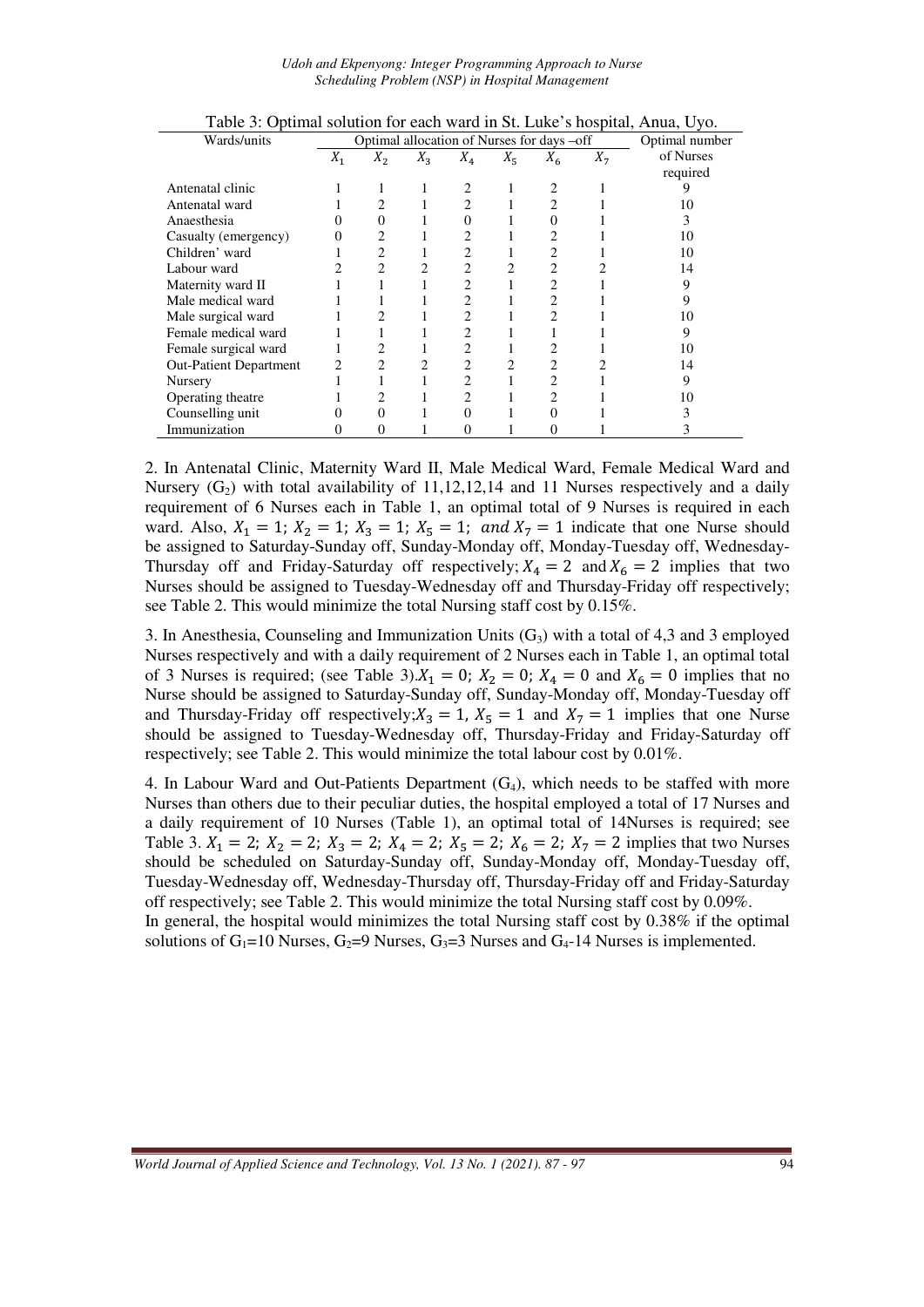#### *Udoh and Ekpenyong: Integer Programming Approach to Nurse Scheduling Problem (NSP) in Hospital Management*

|                |            |            |           |            |            | Saturday                                                        |
|----------------|------------|------------|-----------|------------|------------|-----------------------------------------------------------------|
| 0 <sub>N</sub> | 0N         | ON         | ON        | 0N         | <b>OFF</b> | <b>OFF</b>                                                      |
| <b>OFF</b>     | <b>ON</b>  | <b>ON</b>  | 0N        | <b>ON</b>  | <b>ON</b>  | <b>OFF</b>                                                      |
| OFF            | <b>OFF</b> | <b>ON</b>  | <b>ON</b> | <b>ON</b>  | <b>ON</b>  | <b>ON</b>                                                       |
| OFF            | <b>OFF</b> | ON         | 0N        | <b>ON</b>  | <b>ON</b>  | <b>ON</b>                                                       |
| ON             | <b>OFF</b> | <b>OFF</b> | ON        | <b>ON</b>  | <b>ON</b>  | <b>ON</b>                                                       |
| <b>ON</b>      | <b>ON</b>  | <b>OFF</b> | OFF       | <b>ON</b>  | <b>ON</b>  | <b>ON</b>                                                       |
| ON             | ON         | <b>OFF</b> | OFF       | ON         | <b>ON</b>  | <b>ON</b>                                                       |
| <b>ON</b>      | 0N         | ON         | OFF       | <b>OFF</b> | <b>ON</b>  | <b>ON</b>                                                       |
| <b>ON</b>      | <b>ON</b>  | ON         | <b>ON</b> | <b>OFF</b> | <b>OFF</b> | <b>ON</b>                                                       |
| ON             | ON         | ON         | ON        | <b>OFF</b> | <b>OFF</b> | ON                                                              |
|                |            |            |           |            |            |                                                                 |
| 8              |            |            |           |            |            |                                                                 |
|                |            |            |           |            |            |                                                                 |
|                | Sunday     | Monday     | Tuesday   | Wednesday  | Thursday   | Twele it built but we week twelet for Funded in O was<br>Friday |

| Table 4: Sample one week Roster for Nurses in $G_1$ Wards |  |  |  |  |  |
|-----------------------------------------------------------|--|--|--|--|--|
|-----------------------------------------------------------|--|--|--|--|--|

Table 5: Sample one week Roster for Nurses in  $G_2$  Wards

|                 |        |        |         |           | -          |        |          |
|-----------------|--------|--------|---------|-----------|------------|--------|----------|
| Nurse ID number | Sunday | Monday | Tuesday | Wednesdav | Thursday   | Fridav | Saturday |
|                 | OΝ     | OΝ     | OΝ      | ОN        | ON         | OFF    | OFF      |
|                 | ON     | OFF    | OFF     | ОN        | ON         | ON     | ΟN       |
|                 | ON     | ON     | OΝ      | OFF       | <b>OFF</b> | ON     | ON       |
| Required        |        |        |         |           |            |        |          |
| Assigned        |        |        |         |           |            |        |          |
| Excess          |        |        |         |           |            |        |          |

| Table 6: Sample one week Roster for Nurses in $G_3$ Units |            |                |            |            |            |            |            |  |  |
|-----------------------------------------------------------|------------|----------------|------------|------------|------------|------------|------------|--|--|
| Nurse ID                                                  | Sunday     | Monday         | Tuesday    | Wednesday  | Thursday   | Friday     | Saturday   |  |  |
| number                                                    |            |                |            |            |            |            |            |  |  |
|                                                           | <b>ON</b>  | <b>ON</b>      | <b>ON</b>  | <b>ON</b>  | 0N         | <b>OFF</b> | <b>OFF</b> |  |  |
|                                                           | <b>OFF</b> | 0 <sub>N</sub> | ON         | ON         | ON         | <b>ON</b>  | <b>OFF</b> |  |  |
|                                                           | <b>OFF</b> | <b>OFF</b>     | <b>ON</b>  | <b>ON</b>  | <b>OFF</b> | <b>ON</b>  | <b>ON</b>  |  |  |
|                                                           | ON         | <b>OFF</b>     | OFF        | ON         | ON         | ON         | ON         |  |  |
|                                                           | ON         | 0 <sub>N</sub> | OFF        | <b>OFF</b> | ON         | ON         | <b>ON</b>  |  |  |
| 6                                                         | <b>ON</b>  | 0 <sub>N</sub> | <b>OFF</b> | <b>OFF</b> | ON         | <b>ON</b>  | <b>ON</b>  |  |  |
|                                                           | <b>ON</b>  | 0 <sub>N</sub> | ON         | <b>OFF</b> | <b>OFF</b> | ON         | <b>ON</b>  |  |  |
| 8                                                         | <b>ON</b>  | <b>ON</b>      | ON         | <b>ON</b>  | <b>OFF</b> | <b>OFF</b> | <b>ON</b>  |  |  |
| 9                                                         | ON         | ON             | ON         | ON         | <b>OFF</b> | <b>OFF</b> | <b>ON</b>  |  |  |
| Required                                                  | 6          | 6              | 6          | 6          | 6          | 6          | 6          |  |  |
| Assigned                                                  | 7          | 7              |            | 6          | 6          | 6          | 6          |  |  |
| Excess                                                    |            |                |            |            |            | 0          |            |  |  |

Table 7: Sample one week Roster for Nurses in G4 Wards

| ID<br>Nurse | Sunday         | Monday         | Tuesday        | Wednesday  | Thursday   | Friday     | Saturday   |
|-------------|----------------|----------------|----------------|------------|------------|------------|------------|
| number      |                |                |                |            |            |            |            |
| 1           | 0N             | 0N             | <b>ON</b>      | <b>ON</b>  | <b>ON</b>  | <b>OFF</b> | <b>OFF</b> |
| 2           | 0N             | <b>ON</b>      | <b>ON</b>      | <b>ON</b>  | <b>ON</b>  | <b>OFF</b> | <b>OFF</b> |
| 3           | OFF            | 0N             | <b>ON</b>      | <b>ON</b>  | <b>ON</b>  | <b>ON</b>  | <b>OFF</b> |
| 4           | OFF            | 0N             | <b>ON</b>      | <b>ON</b>  | <b>ON</b>  | <b>ON</b>  | <b>OFF</b> |
| 5           | OFF            | <b>OFF</b>     | <b>ON</b>      | <b>ON</b>  | <b>ON</b>  | <b>ON</b>  | <b>ON</b>  |
| 6           | OFF            | <b>OFF</b>     | <b>ON</b>      | <b>ON</b>  | <b>ON</b>  | <b>ON</b>  | <b>ON</b>  |
|             | ON             | <b>OFF</b>     | <b>OFF</b>     | <b>ON</b>  | <b>ON</b>  | <b>ON</b>  | <b>ON</b>  |
| 8           | ON             | <b>OFF</b>     | <b>OFF</b>     | <b>ON</b>  | <b>ON</b>  | <b>ON</b>  | <b>ON</b>  |
| 9           | ON             | 0N             | <b>OFF</b>     | <b>OFF</b> | <b>OFF</b> | <b>OFF</b> | <b>ON</b>  |
| 10          | ON             | <b>ON</b>      | <b>OFF</b>     | <b>OFF</b> | <b>OFF</b> | <b>OFF</b> | <b>ON</b>  |
| 11          | ON             | <b>ON</b>      | <b>ON</b>      | <b>OFF</b> | OFF        | <b>ON</b>  | <b>ON</b>  |
| 12          | ON             | 0N             | <b>ON</b>      | <b>OFF</b> | OFF        | <b>ON</b>  | <b>ON</b>  |
| 13          | ON             | <b>ON</b>      | <b>ON</b>      | <b>ON</b>  | <b>ON</b>  | <b>OFF</b> | <b>ON</b>  |
| 14          | ON             | <b>ON</b>      | <b>ON</b>      | <b>ON</b>  | <b>ON</b>  | <b>OFF</b> | <b>ON</b>  |
| Required    | 10             | 10             | 10             | 10         | 10         | 10         | 10         |
| Assigned    | 10             | 10             | 10             | 10         | 10         | 10         | 10         |
| Excess      | $\overline{0}$ | $\overline{0}$ | $\overline{0}$ | $\theta$   | $\theta$   | $\Omega$   | $\theta$   |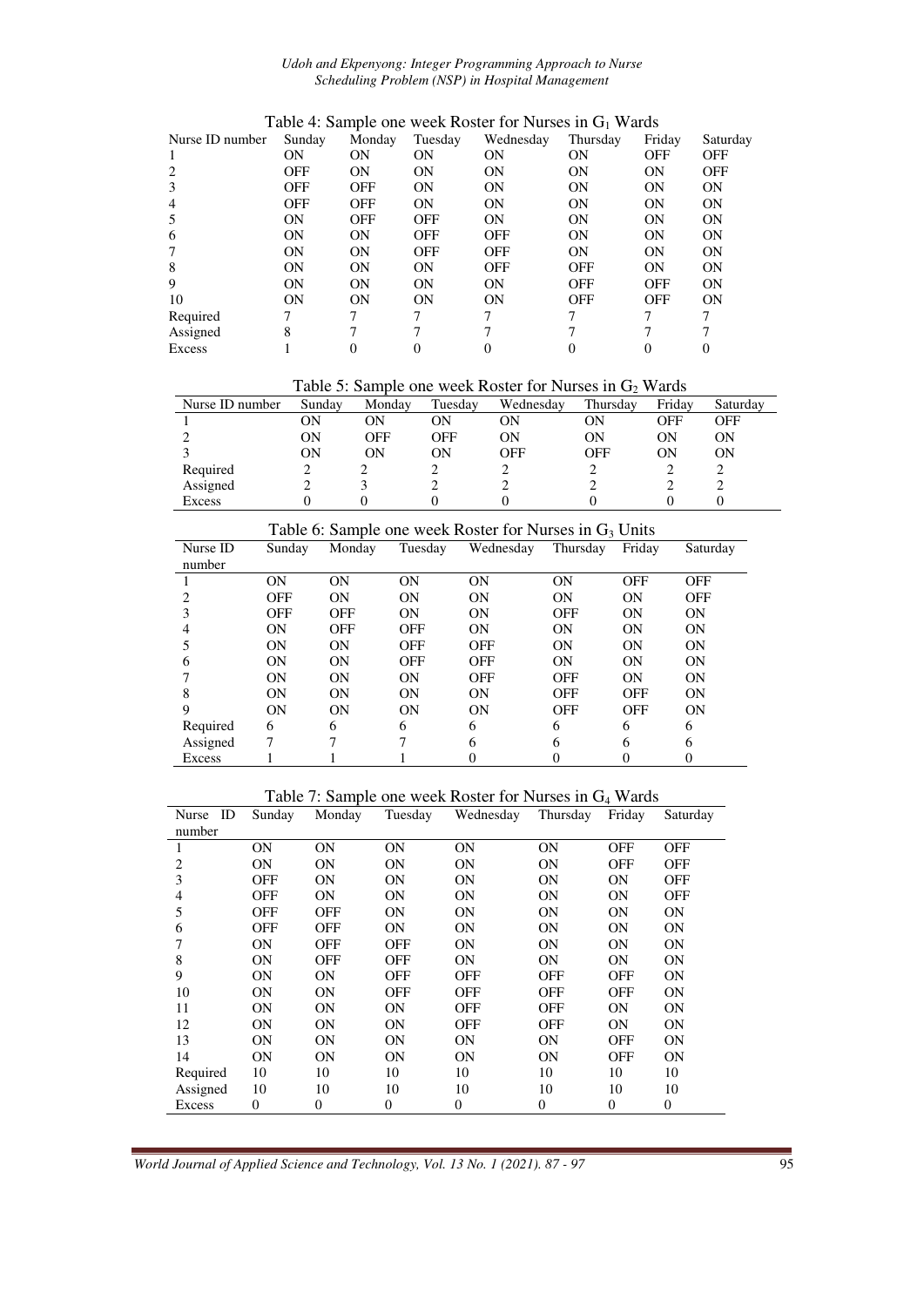Tables 4, 5, 6 and 7 show the resulting sample scheduling for the wards with ON representing assignments and OFF representing days-off. The last three rows of each table show the requirements, total number of assignments and any excess in a given day.

### **CONCLUSION**

Nurse scheduling analysis was carried out in this work using integer linear programming with the aid of TORA (2.00) optimization software. The results produce the following optimal daysoff schedule for Nurses with 0.38% reduction in staffing cost in St. Luke's hospital, Anua, Uyo:

- i. G<sub>1</sub> wards-Antenatal Ward, Casualty, Children, Male Surgical, Female Surgical and Operating Theatre Wards when assigned an optimal total of 10 Nurses each would minimize  $0.13\%$  of the total nursing staff cost with individual ward contributions of  $0.02\%$ . 0.02%, 0.03%.0.01%,0.02%,0.03% respectively.
- ii. G<sub>2</sub> wards-Antenatal Clinic, Maternity Ward II, Male Medical, Female Medical and Nursery Wards when assigned an optimal total of 9 Nurses each would minimize 0.15% of Nursing staff cost with individual ward contributions of 0.02%, 0.03%, 0.03%,0.05%,0.02% respectively.
- iii.  $G_3$  wards-Anaesthesia, Counselling and Immunization Units when assigned an optimum of 3 Nurses each would minimize 0.01% of total Nursing staff cost with individual ward contributions of 0.01%, 0.00%, 0.00% respectively.
- iv. G4 wards-Labour Ward and Out-Patients Department when assigned an optimum of 14 Nurses would minimize 0.090% of total Nursing staff cost with individual contributions of 0.06% and 0.03% respectively.

This study employs an integer programming model approach for solving the 5 working days a week and 2 consecutive days-off Nurse scheduling problem. The case of St. Luke's Hospital, Anua, Uyo shows that the total Nursing staff cost of the hospital would be minimized by 0.38% if the optimal days-off schedule proposed in this work is utilized. Therefore, the use of integer programming model is essential in Nurse scheduling problem in hospital management and personnel scheduling in general in organizations with similar structure. This would help reduce labour cost and provide optimum service delivery.

### **REFERENCES**

- Alfares, H. K. (1998). Optimizing a library's loan policy: An Integer Programming Approach. Journal of American Society for Information Science 49(13): 1169-1176.
- Alfares, H. K. (2002). Optimum Workforce Scheduling under the (14, 21) Days –off Timetable. Journal of Applied Mathematics and Decision Sciences 6(3): 191-199.
- Alfares, H. K. and J.E. Bailey (1997). Integrated project task and manpower scheduling. IIE Transaction 29(9).
- Azaiez, M.N. and S.S. Sharif (2005). A 0-1 Goal programming model for Nurse scheduling. Computers and Operations Research 32, 491-507.
- Bechtold, S.E., M.J. Brusco and M.J. Showalter (1991).A Comparative- Evaluation of Labour Tour scheduling methods. Decision Sciences, 22 (4): 683-699.
- Burke, E. K., P. D. Causmaecker, G. V. Berghe and H.V. Landeghem (2004).The state of the art of Nurse Rostering. Journal of Scheduling 7, 441-449
- Burns, R.N., R. Narasimhan and L. D. Smith (1998). A set-processing algorithm for scheduling staff on 4-day or 3-day work weeks, naval research logistics 45,839-853.
- Cheang, B., Li, H., Lim, A. and Rodrigues, B. (2003). Nurse Rostering Problems A Bibliographic survey. European Journal of Operational Research 151: 447-460.
- El-Quliti, S.andAl-Darrab, I. (2009). A zero-one integer programming model for the optimum workforce capacity planning with workload constraints. Azah Mohamed, Intech Open, DOI: 10.5772/10027. Available from: https://www.intechopen.com/chapters/11747
- Emmons, H. and Burns, R. N. (1991). Off-day scheduling with hierarchical worker categories. Operations Research 39, 484-495.